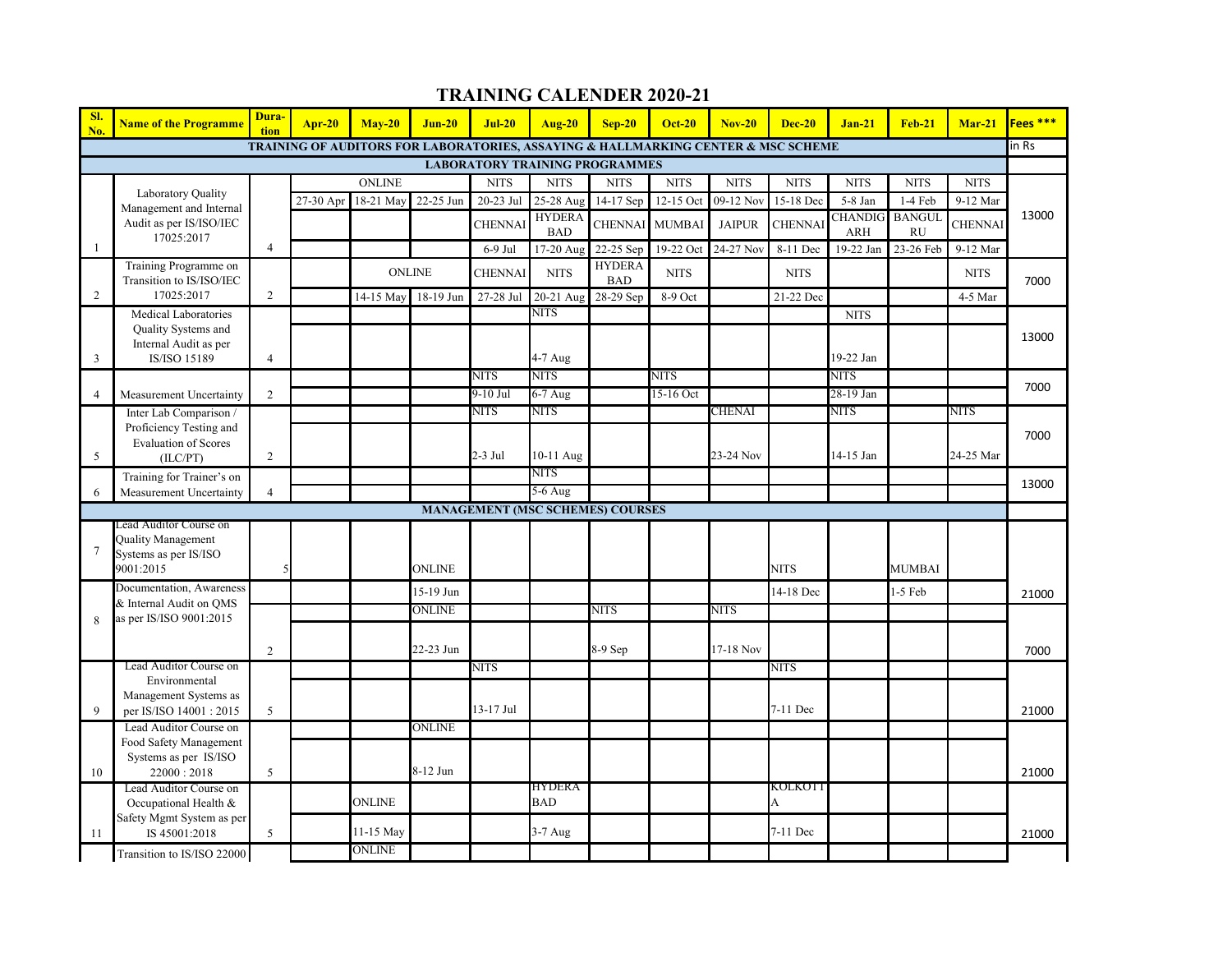| SI.<br>No. | <b>Name of the Programme</b>                                                                         | Dura-<br>tion  | Apr-20                                                                                                 | $May-20$                | $Jun-20$                                                      | $Jul-20$       | <b>Aug-20</b> | $Sep-20$                | <b>Oct-20</b>         | $Nov-20$    | <b>Dec-20</b>                  | $Jan-21$    | $Feb-21$ | $Mar-21$  | Fees <sup>***</sup> |
|------------|------------------------------------------------------------------------------------------------------|----------------|--------------------------------------------------------------------------------------------------------|-------------------------|---------------------------------------------------------------|----------------|---------------|-------------------------|-----------------------|-------------|--------------------------------|-------------|----------|-----------|---------------------|
| 12         | $: 2018$ (Revised)                                                                                   | 2              |                                                                                                        | 21-22 May               |                                                               |                |               |                         |                       |             |                                |             |          |           | 7000                |
|            | Lead Auditor Course on<br><b>Energy Management</b><br>Systems as per IS/ISO                          |                |                                                                                                        |                         | NITS/ONL<br><b>INE</b>                                        |                |               |                         |                       |             |                                |             |          |           |                     |
| 13         | 50001:2018                                                                                           | 5              |                                                                                                        |                         | 1-5 Jun                                                       |                |               |                         |                       |             |                                |             |          |           | 21000               |
| 14         | Documentation, Internal<br>Audit Training Course on<br>IMS (Integrated QMS,<br>EMS, OHSMS)           | $\overline{2}$ |                                                                                                        | RO/BO/NITS - Need Based |                                                               |                |               |                         |                       |             |                                |             |          |           |                     |
| 15         | Management System for<br><b>Educational Organizations</b><br>IS/ISO 21001:2018-<br>Awareness Program | $\overline{c}$ |                                                                                                        | RO/BO/NITS - Need based |                                                               |                |               |                         |                       |             |                                |             |          |           |                     |
| 16         | Lead Auditors Course on<br>Medical Devices as per IS/<br>ISO 13485:2016                              | 2              |                                                                                                        | RO/BO/NITS - Need based |                                                               |                |               |                         |                       |             |                                |             |          |           | 7000                |
| 17         | Awareness Training<br>Programme on Medical<br>Devices as per IS/ISO<br>13485:2016                    | $\overline{c}$ |                                                                                                        | RO/BO/NITS - Need based |                                                               |                |               |                         |                       |             |                                |             |          |           |                     |
| 18         | Documentation, Awareness<br>& Internal Audit on SQMS<br>as per IS 15700 : 2018                       | $\sqrt{2}$     |                                                                                                        | RO/BO/NITS - Need based |                                                               |                |               |                         |                       |             |                                |             |          |           |                     |
| 19         | Training Programme on<br>Milk Certification                                                          | $\overline{c}$ |                                                                                                        |                         |                                                               |                |               | RO/BO/NITS - Need based |                       |             |                                |             |          |           | 7000                |
|            |                                                                                                      |                |                                                                                                        |                         | TRAINING OF DIVISION COUNCIL AND TECHNICAL COMMITTEE MEMBERS* |                |               |                         |                       |             |                                |             |          |           |                     |
|            | Training Programme for                                                                               |                |                                                                                                        | NITS                    |                                                               | <b>NITS</b>    |               | NITS                    |                       | <b>NITS</b> |                                | <b>NITS</b> |          | NITS      |                     |
| 20         | <b>Technical Committee</b><br>members                                                                | $\overline{2}$ |                                                                                                        | 14-15 May               |                                                               | 2-3 Jul        |               | $1-2$ Sep               |                       | 11-12 Nov   |                                | 21-22 Jan   |          | 11-12 Mar |                     |
|            | Training programme for<br>Chairs, Conveners and<br>Experts in International<br>21 Committees         | 2              |                                                                                                        |                         |                                                               |                |               |                         | NITS in AUGUST 2020   |             |                                |             |          |           |                     |
|            |                                                                                                      |                |                                                                                                        |                         | <b>TRAINING OF STANDATDIZATION CELL OFFICERS</b>              |                |               |                         |                       |             |                                |             |          |           |                     |
| 22         | Central and State Govt.<br>Officials of Standardization<br>Cells                                     | $\overline{2}$ | <b>NITS</b>                                                                                            |                         | <b>CHENNAI</b>                                                |                | <b>MUMBAI</b> |                         | <b>CHANDIG</b><br>ARH |             | <b>KOLKOTT</b><br>$\mathbf{A}$ |             |          |           |                     |
|            |                                                                                                      |                |                                                                                                        |                         |                                                               |                |               |                         |                       | CHANDIG     |                                | KOLKOTT     |          |           |                     |
| 23         | <b>Industry Association</b>                                                                          | $\overline{c}$ |                                                                                                        | <b>NITS</b>             |                                                               | <b>CHENNAI</b> |               | <b>MUMBAI</b>           |                       | ARH         |                                | A           |          |           |                     |
|            | Training programme for<br>SDO's on Good<br>24 Standardization practices                              |                | NITS - September 2020<br>CONTEXT SPECIFIC AND CUSTOMIZED TRAINING PROGRAMME FOR CENTRAL & STATE GOVTS. |                         |                                                               |                |               |                         |                       |             |                                |             |          |           |                     |
|            |                                                                                                      |                |                                                                                                        |                         |                                                               |                |               |                         |                       |             |                                |             |          |           |                     |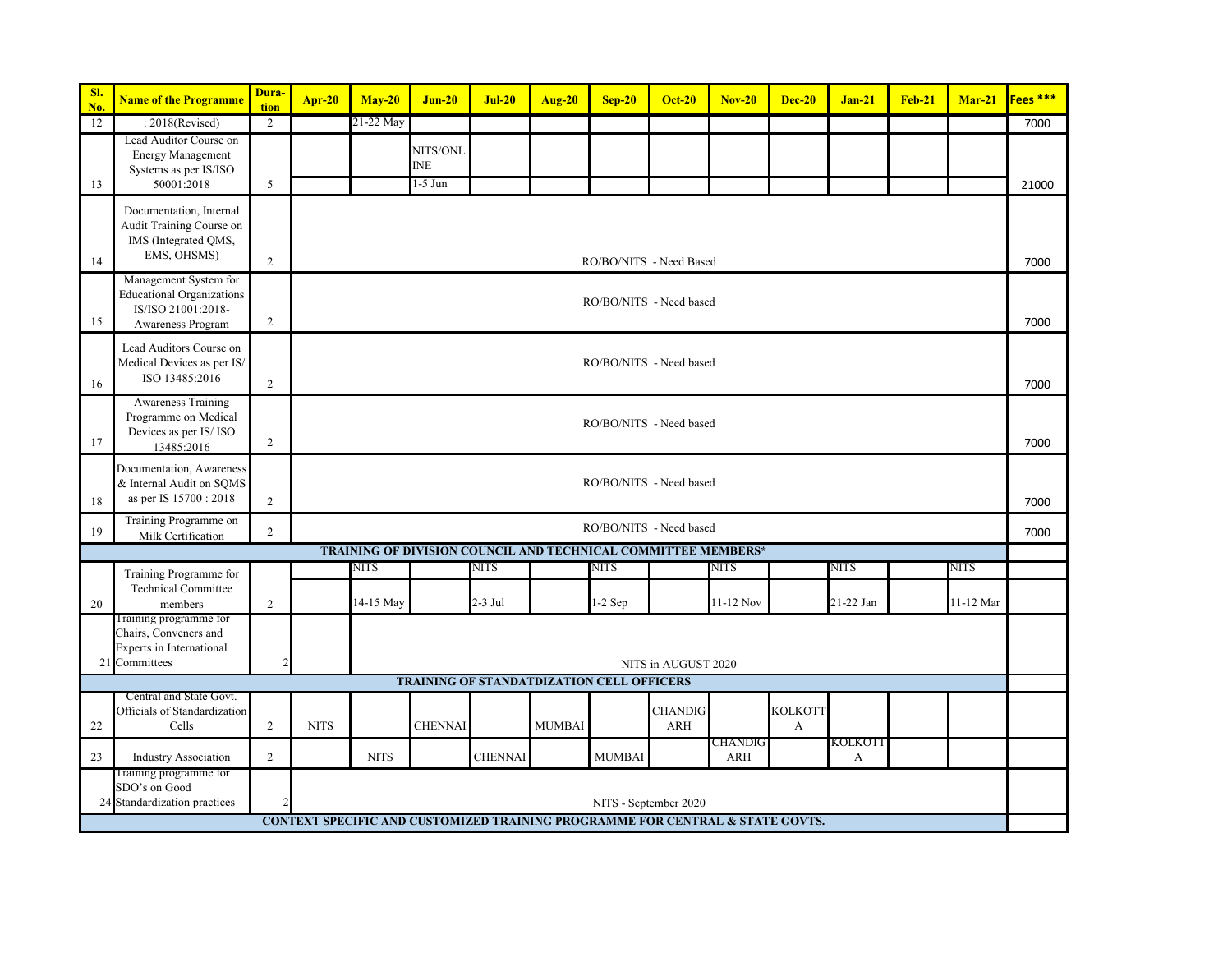| SI.<br>No. | <b>Name of the Programme</b>                                                                        | Dura-<br>tion  | $Apr-20$   | $Mav-20$                | $J$ un-20                       | $Jul-20$        | <b>Aug-20</b>         | $Sep-20$                      | <b>Oct-20</b>                  | $Nov-20$                       | <b>Dec-20</b>                         | $Jan-21$                | <b>Feb-21</b>                | $Mar-21$              | Fees <sup>***</sup> |
|------------|-----------------------------------------------------------------------------------------------------|----------------|------------|-------------------------|---------------------------------|-----------------|-----------------------|-------------------------------|--------------------------------|--------------------------------|---------------------------------------|-------------------------|------------------------------|-----------------------|---------------------|
|            | Training programme on<br>25 Standardization                                                         |                |            |                         |                                 |                 |                       | RO/BO/NITS - Need based       |                                |                                |                                       |                         |                              |                       |                     |
| 26         | Training programme on<br><b>Conformity Assessment</b>                                               | $\mathcal{D}$  |            |                         |                                 |                 |                       | RO/BO/NITS - Need based       |                                |                                |                                       |                         |                              |                       |                     |
|            | Training programme for<br>27 Customs Personnel                                                      |                |            | RO/BO/NITS - Need based |                                 |                 |                       |                               |                                |                                |                                       |                         |                              |                       |                     |
| 28         | Training programme on<br>Regulatory Framework &<br>Standards, QCOs including<br><b>Case Studies</b> |                |            | RO/BO/NITS - Need based |                                 |                 |                       |                               |                                |                                |                                       |                         |                              |                       |                     |
|            | Training programme for<br>PHEs for Drinking water<br>29 (IS 10500 with HACCP)                       |                |            | <b>KOLKOT</b><br>A      |                                 | <b>MUMBAI</b>   |                       |                               |                                | <b>CHENAI</b>                  |                                       | <b>CRO/NITS</b>         |                              | <b>CHANDIG</b><br>ARH |                     |
|            | <b>CUSTOMIZED PRODUCT SPECIFIC TRAINING PROGRAM for INDUSTRIES AND LICENSEES**</b>                  |                |            |                         |                                 |                 |                       |                               |                                |                                |                                       |                         |                              |                       |                     |
|            | Packaged Drinking<br>Water/Mineral Water (Lab<br>30 to be selected by RO/BOs)<br>Cement and related | $\overline{2}$ |            | <b>KOLKOT</b><br>A      |                                 | <b>MUMBAI</b>   |                       |                               |                                | <b>CHENAI</b>                  |                                       | <b>CRO/NITS</b>         |                              | <b>CHANDIG</b><br>ARH | 5000                |
| 31         | products (Lab to be<br>selected by RO/BOs)                                                          | $\mathfrak{D}$ |            | <b>CRO/NITS A</b>       | <b>KOLKOT</b>                   |                 | <b>MUMBAI</b>         |                               | <b>CHANDIG</b><br>ARH          |                                | <b>CHENNAI</b>                        |                         |                              |                       | 5000                |
| 32         | Electricals Cables and<br>Conductors (Lab to be<br>selected by RO/BOs)                              |                | 2 CRO/NITS |                         |                                 | <b>CRO/NITS</b> |                       |                               |                                |                                |                                       |                         |                              |                       | 5000                |
| 33         | Distribution transformers<br>(Lab to be selected by<br>RO/BOs)                                      | $\mathcal{D}$  |            | <b>MUMBAI</b>           |                                 |                 | <b>CHANDIG</b><br>ARH |                               | <b>CHENNAI</b>                 |                                |                                       | <b>CRO/NITS</b>         |                              |                       | 5000                |
|            | Plywood and related<br>products (Lab to be<br>34 selected by RO/BOs)                                | $\mathcal{P}$  |            | CHANDIG<br>ARH          |                                 |                 | <b>CHENNAI</b>        |                               | <b>KOLKOT</b><br>A             |                                |                                       |                         |                              |                       | 5000                |
| 35         | PVC and PE pipes &<br>fittings (Lab to be selected<br>by RO/BOs)                                    | $\overline{2}$ |            | KOLKOT<br>A             |                                 |                 |                       |                               |                                |                                |                                       | MUMBAI                  | <b>CHANDIG</b><br>ARH        | <b>CHENNAI</b>        | 5000                |
|            | Pumps and motors (Lab to<br>36 be selected by RO/BOs)                                               | $\overline{2}$ |            |                         | <b>CRO/NITS</b>                 |                 |                       |                               |                                |                                | <b>CHANDIG</b><br>ARH                 |                         | CHENNAI MUMBAI               |                       | 5000                |
|            | Steel and related products<br>(Lab to be selected by<br>$37$ RO/BOs)                                | $\mathcal{D}$  |            |                         | <b>CHENNAI</b>                  |                 | CRO/NITS ARH          | <b>CHANDIG KOLKOT</b>         | A                              |                                |                                       |                         | <b>MUMBAI</b>                |                       | 5000                |
|            | HDCE/PP Bags (Lab to be<br>38 selected by RO/BOs)                                                   | $\overline{2}$ |            | KOLKOT<br>А             |                                 |                 | MUMBAI                |                               |                                |                                |                                       |                         |                              |                       | 5000                |
|            | Product Certification<br>Procedures for BIS<br>39 Licensees/ Applicants                             |                |            |                         | 12 JUN<br>CHANDIG 24 JUL<br>ARH | CHENNAI KOCHI   | 21 AUG                | 21 SEPT<br><b>KOLKOT</b><br>А | 23 OCT<br><b>BANGAL</b><br>ORE | <b>20 NOV</b><br><b>BHOPAL</b> | TI DEC<br><b>HYDERA</b><br><b>BAD</b> | 22 JAN<br><b>JAIPUR</b> | 26 FEB<br><b>KOLKOT</b><br>A |                       | 2000                |
|            | Training of New licensees<br>and Quality Control                                                    |                |            |                         |                                 |                 |                       |                               |                                |                                |                                       |                         |                              |                       | 2000                |
| 40         | Personnel                                                                                           | $\mathbf{1}$   |            |                         |                                 |                 |                       | RO/BO/NITS - Need based       |                                |                                |                                       |                         |                              |                       |                     |
|            | Fraining of licensees and<br>41 quality control personnel                                           | $\overline{2}$ |            |                         |                                 |                 |                       | RO/BO/NITS - Need based       |                                |                                |                                       |                         |                              |                       | 2000                |